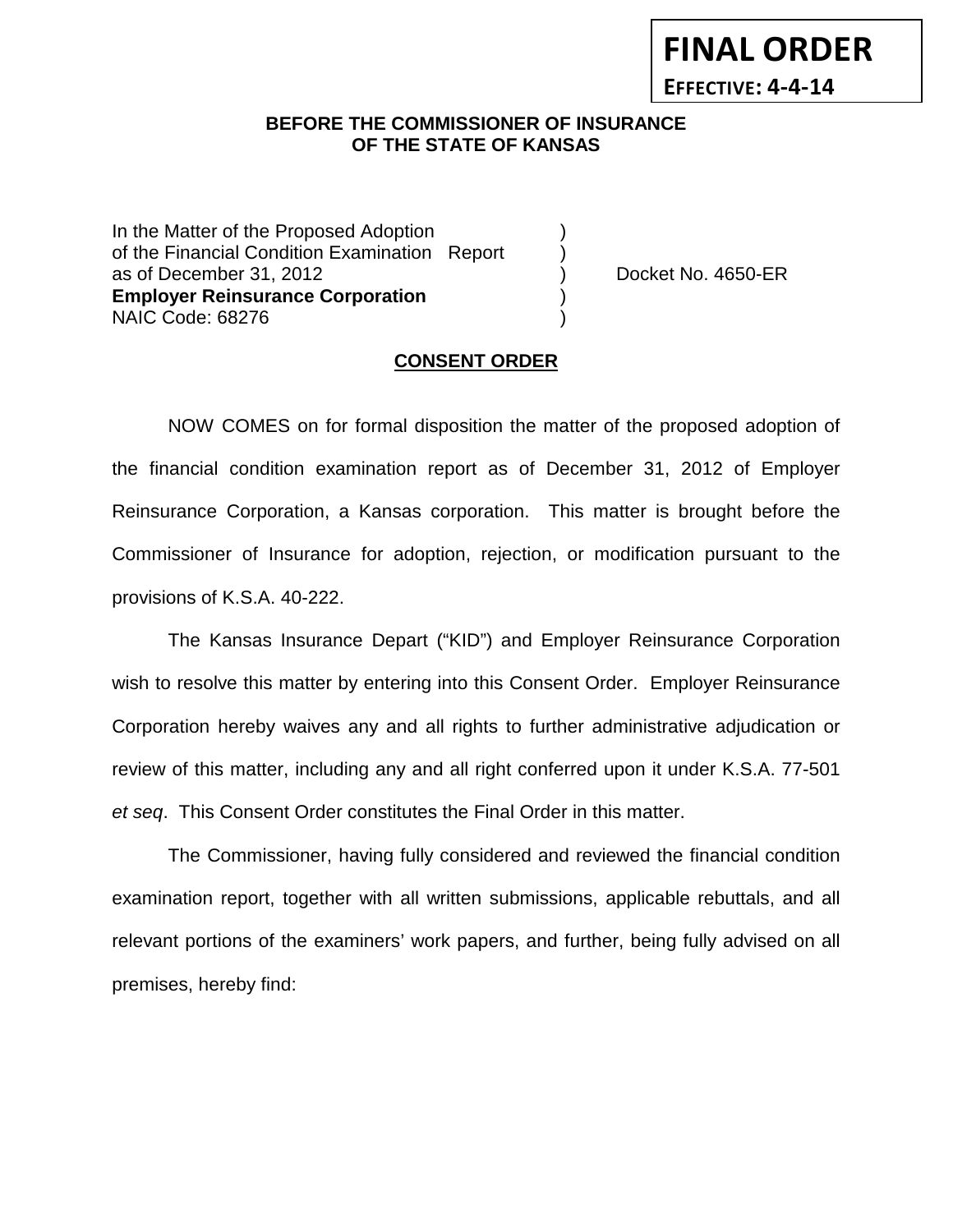### **Policy Reasons**

It is stated policy of the State of Kansas that whenever the Commissioner of Insurance deems it necessary, an examination of the affairs and financial condition of any insurance company in the process of organization, applying for admission, or doing business in this State can be undertaken. In all cases, such an examination must occur once every five (5) years. Through the examination process, the insurance consuming public will be well served and protected.

### **Findings of Fact**

1. The Commissioner of Insurance has jurisdiction over this matter pursuant to K.S.A. 40-222.

2. An examination of Employer Reinsurance Corporation was undertaken by the Kansas Insurance Department and was completed on October 31, 2013.

3. The examiner-in-charge tendered and filed with the Kansas Insurance Department a verified written report of the examination within thirty (30) days following completion of the examination, to wit; October 31, 2013.

4. Following receipt of the verified report, the Kansas Insurance Department transmitted the report to Employer Reinsurance Corporation on February 17, 2014, with a duly executed notice advising the company of its opportunity to prepare and submit to the Kansas Insurance Department a written submission or rebuttal with respect to any and all matters contained in the report. Employer Reinsurance Corporation was further advised that any written submission or rebuttal needed to be filed with the Kansas Insurance Department no later than thirty (30) days after receipt of the verified report.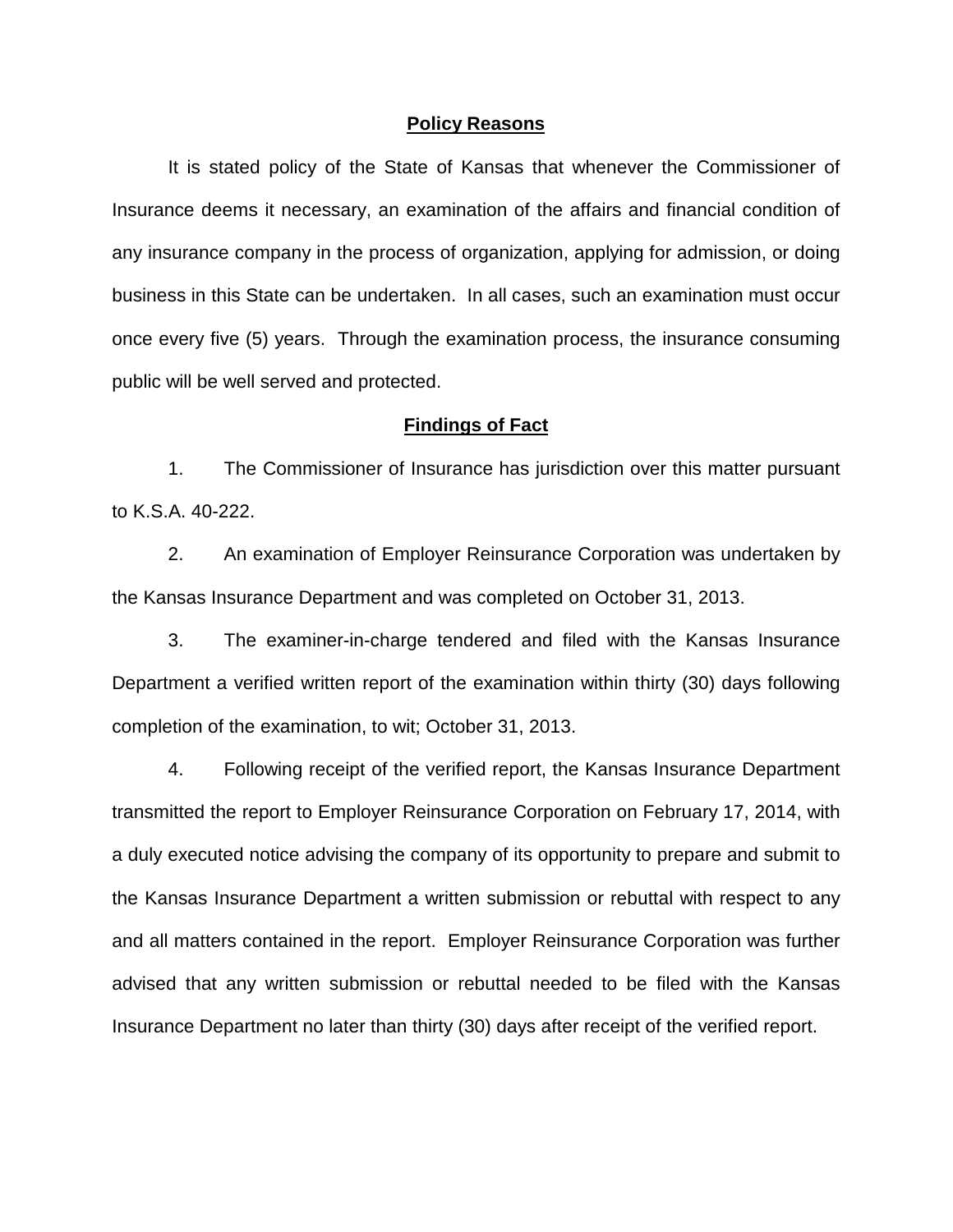5. Employer Reinsurance Corporation filed a written *comment* of the verified report on March 6, 2014.

6. Following receipt of the verified report, the Kansas Insurance Department transmitted the revised report to Employer Reinsurance Corporation on March 13, 2014, with a duly executed notice advising the company of its opportunity to prepare and submit to the Kansas Insurance Department a written submission or rebuttal with respect to any and all matters contained in the report. Employer Reinsurance Corporation was further advised that any written submission or rebuttal needed to be filed with the Kansas Insurance Department no later than ten (10) days after receipt of the verified report.

7. Employer Reinsurance Corporation filed via email a written acceptance of the verified report on March 20, 2014.

8. Based upon the written submission tendered by Employer Reinsurance Corporation, the company took no exceptions to matters contained in the verified report.

9. Within thirty (30) days of the end of the time period allowed for written submission or rebuttal, the Commissioner of Insurance fully reviewed the report, together with all written submissions and rebuttals provided by Employer Reinsurance Corporation. The Commissioner of Insurance further reviewed all relevant workpapers.

10. No other written submissions or rebuttals were submitted by Employer Reinsurance Corporation.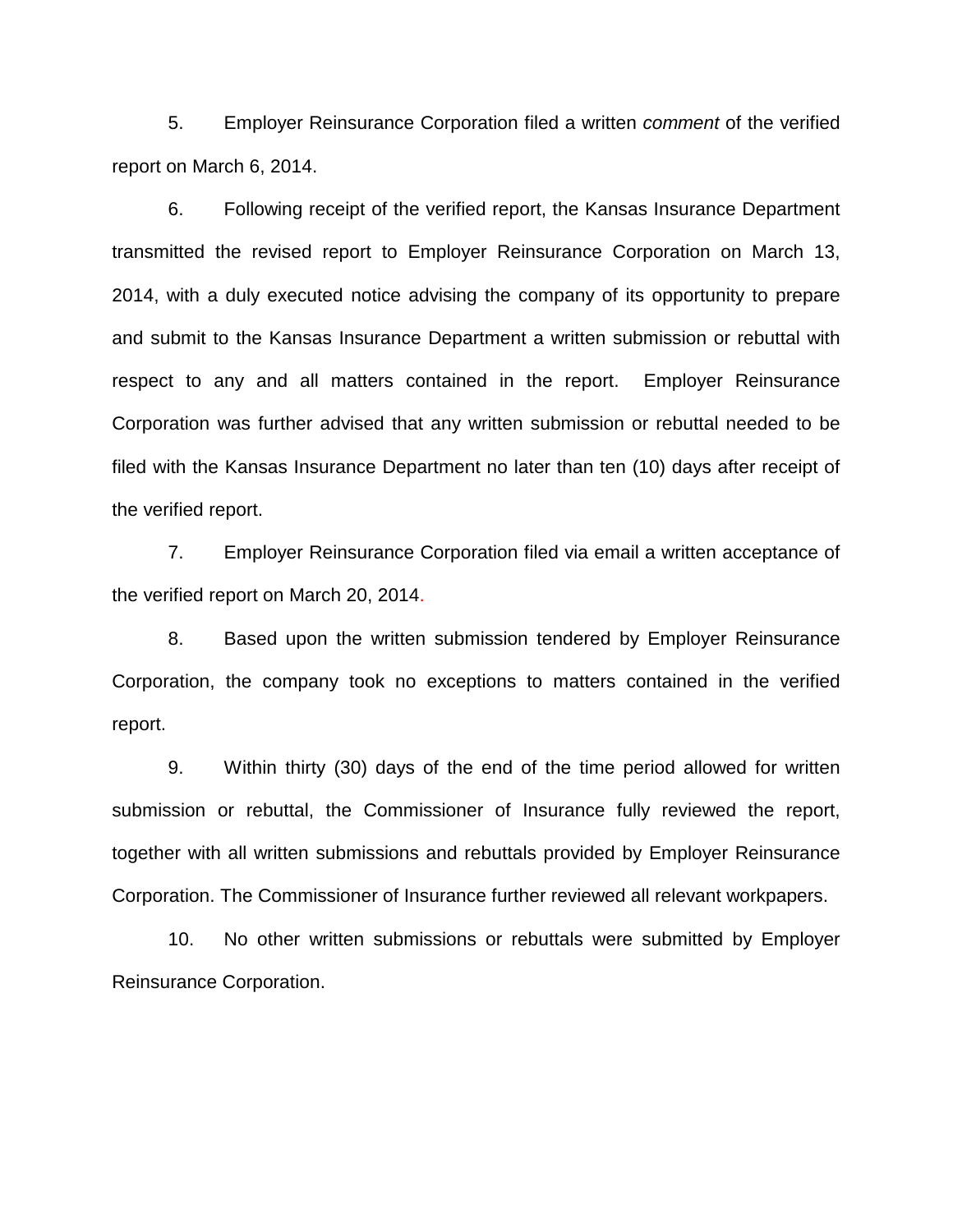# **Conclusion of Law**

11. K.S.A. 40-222(k)(2) provides:

"Within 30 days of the end of the period allowed for the receipt of written submissions or rebuttals, the commissioner shall fully consider and review the report, together with any written submissions or rebuttals and any relevant portions of the examiners workpapers and enter an order:

- (A) Adopting the examination report as filed or with modification or corrections. If the examination report reveals that the company is operating in violation of any law, regulation or prior order of the commissioner, the commissioner may order the company to take any action the commissioner considers necessary and appropriate to cure such violations; or
- (B) rejecting the examination report with directions to the examiners to reopen the examination for purposes of obtaining additional data, documentation or information, and refiling pursuant to subsection (k); or
- (C)call and conduct a fact-finding hearing in accordance with K.S.A. 40- 281 and amendments thereto for purposes of obtaining additional documentation, data, information and testimony."
- 12. Based upon the Findings of Fact enumerated in paragraphs #1 through

#10 above, the financial condition examination report as of December 31, 2012 of

Employer Reinsurance Corporation should be adopted.

## **IT IS THEREFORE, BY THE COMMISSIONER OF INSURANCE, ORDERED THAT:**

1. The financial condition examination report as of December 31, 2012 of

Employer Reinsurance Corporation hereby is adopted.

2. The Commissioner of Insurance retains jurisdiction over this matter to issue any and all further Orders deemed appropriate or to take such further action necessary to dispose of this matter.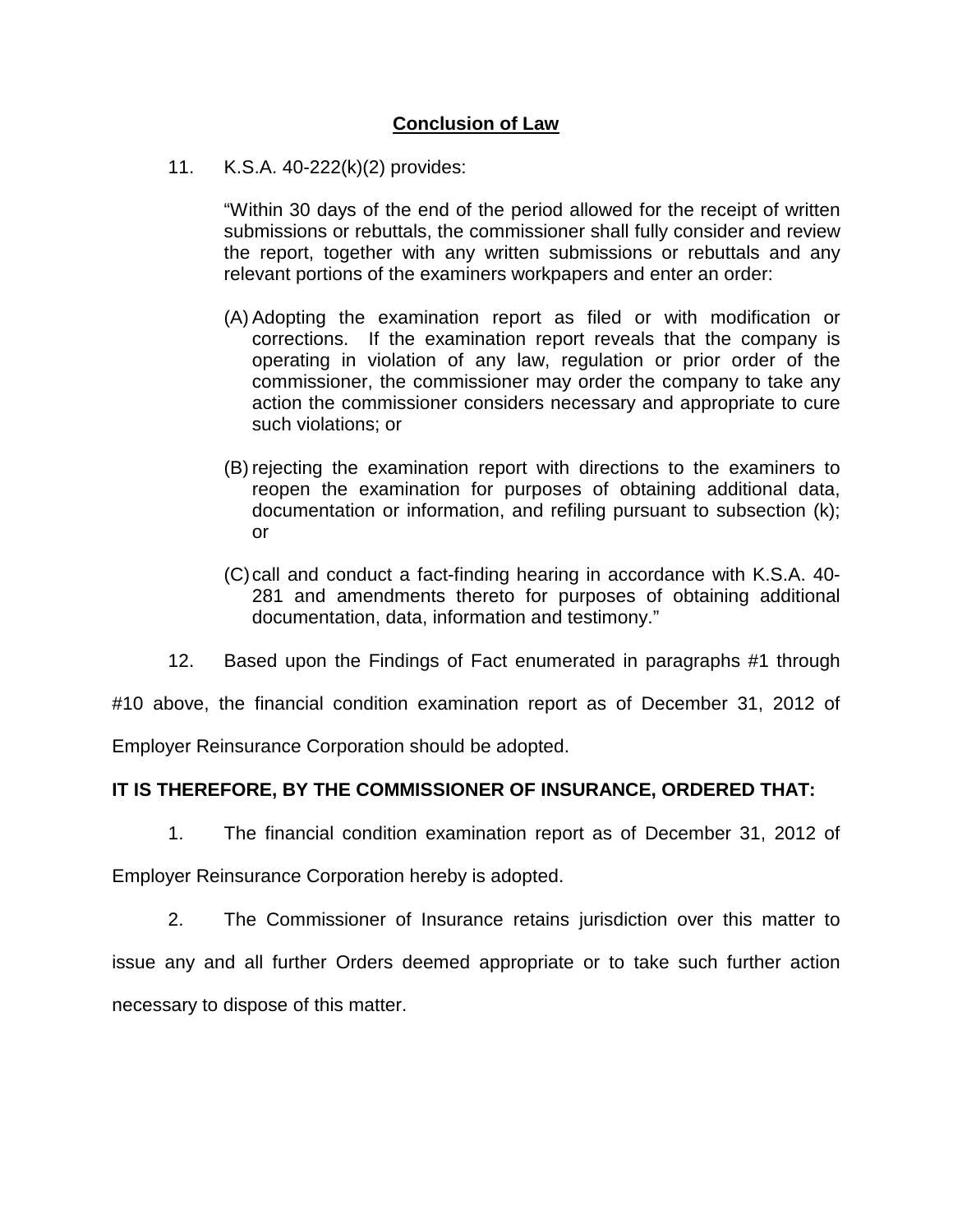**IT IS SO ORDERED THIS \_\_4th\_\_ DAY OF \_\_\_APRIL\_\_, 2014 IN THE CITY OF TOPEKA, COUNTY OF SHAWNEE, STATE OF KANSAS.**



\_/s/ Sandy Praeger\_\_\_\_\_\_\_\_\_\_\_\_\_\_\_\_

Sandy Praeger

Commissioner of Insurance

By:

\_/s/ John Wine\_\_\_\_\_\_\_\_\_\_\_\_\_\_\_\_\_\_\_\_

John Wine

General Counsel

By:

\_/s/ Irwin Don\_\_\_\_\_\_\_\_\_\_\_\_\_\_\_\_\_\_\_\_\_

Irwin Don, President

Employers Reassurance Corporation